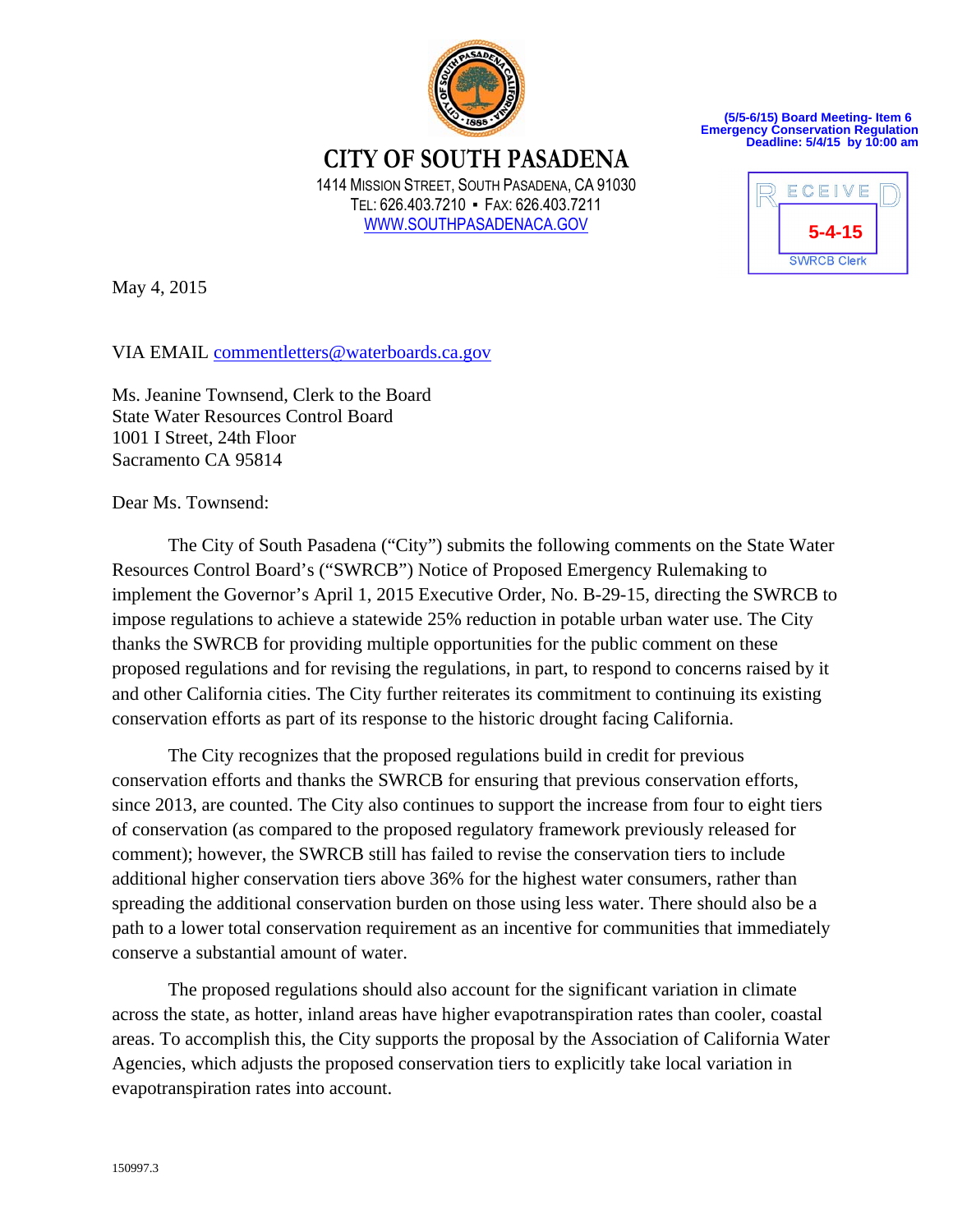Lastly, while the City is happy to see that the final proposed regulatory tiers include the correct information for the City's usage, the proposed regulations should be revised to include an administrative mechanism for data correction.

### **I. Regulations Still Need to Be Revised to Include Additional Tiers, at the Higher End.**

Governor Brown's order requires the SWRCB to impose restrictions intended to achieve a 25% reduction statewide in domestic water use since 2013. The proposed regulations impose a graduated tier of required reduction levels on urban water suppliers, ranging from 8% to 36%, depending on per capita water usage from July to September 2014. However, this does not go nearly far enough in adequately apportioning conservation requirements across the state's urban water providers. The state has been in a serious drought for several years now, yet has seen only some progress in conservation efforts. Imposing several higher tiers now, rather than with the likely next round of emergency regulations, will ensure that suppliers with the highest levels of per capita water usage from July to September 2014 will bear their full share of conservation requirements in this historic drought. To that end, the City urges the SWRCB to add four more conservation tiers, up to a 50% conservation tier.

As compared with the draft regulatory framework, the proposed regulations expand the number of tiers, thereby narrowing the range of usage levels within each tier for the lower usage levels, and adding one additional tier above the originally proposed 35%, requiring 36% conservation relative to 2013. This remains inadequate, given the scale of this drought and the fact that suppliers at the highest water use levels have the same conservation requirement as communities with several hundred R-GPCD lower usage levels. Instead, the SWRCB should revise the proposed regulations to include several additional tiers above 36%--up to 50% or higher for the highest levels of use. Increasing the number of tiers and imposing higher conservation requirements for the higher tiers would create a more rational conservation approach, while ensuring that the highest water users bear progressively greater conservation burdens. This would also help ensure that the Governor's mandate of 25% overall urban water conservation is met.

# **II. SWRCB Must Revise Regulations to Allow Administrative Corrections to Monitoring Reports.**

The City recognizes that the SWRCB has updated its conservation tiers to reflect the correct usage R-GPCD usage for July through September 2014. The City continues to advocate that the regulations should be revised to include a mechanism for a city to submit revised and corrected monitoring data to the SWRCB.

## **III. Conservation Tiers Should Encourage Providers on the Cusp of a Lower Tier to Quickly Conserve Significantly In Return For Being Reclassified to that Lower Tier.**

As with its previous comments, the City continues to propose that the regulations be revised to enable a City which makes significant progress, quickly, to conserve at a lower tier. A City that is on the cusp of a lower tier should be offered the chance to move to a lower tier of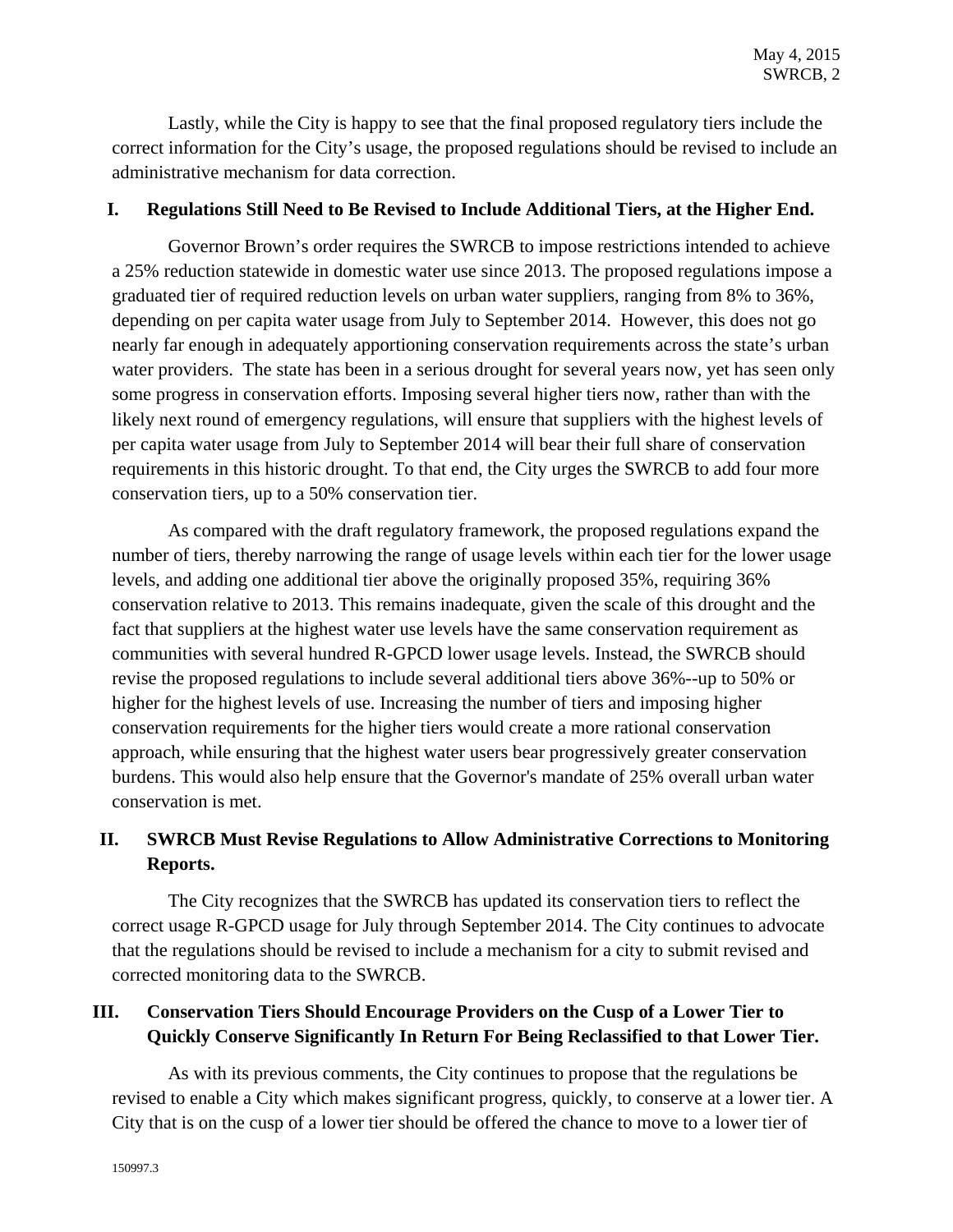required reductions, in return for rapid progress on increased conservation. If a provider is within 5 gallons per day of a lower tier of required reductions, then it should be allowed to move to that lower tier if it accomplishes 25% of its required additional reduction within a three month period. For example, South Pasadena's R-GPCD of 131 is only 1 gallon per day higher than the next lower tier. Having already conserved 11% relative to 2013, it only needs an additional 17% to reach its goal of 28%. Under this proposal, if South Pasadena achieves 25% of the additional 17% required, i.e. a 4.25% reduction, within the first three months after the regulations are adopted on May 5 or 6, i.e. by August 6, then it would be placed in the next lowest tier and required to achieve a cumulative reduction of 24% by February 2016. This approach provides a powerful incentive for any agency similarly situated on the cusp to move quickly to implement conservation measures during the coming summer, when demand will be high and supplies stressed.

### **IV. Regulations Should be Revised to Take Local Climatic Conditions Into Account.**

The Governor's order prohibits the use of potable water for watering turf in public medians. The City supports the provisions in the digest and frequently asked questions provided with the proposed regulations that clarify that this prohibition applies to ornamental turf and thus does not prohibit watering urban trees.

The SWRCB should further revise this provision, and the regulations generally, to reflect local climatic variations. As proposed, conservation tiers are uniform statewide. This uniformity fails to account for the significant regional variation in climate across the state. Hotter, inland areas have higher evapotranspiration rates and thus require additional water to keep critical flora, including urban trees, healthy relative to cooler, coastal areas. Even with reductions in unnecessary landscape irrigation and limiting outdoor irrigation to critical flora, areas with higher evapotranspiration rates will still need more water for the same amount and type of landscaping as cooler, coastal areas. To reflect this reality while still accomplishing the needed reduction in statewide potable water use, the City supports the proposal by the Association of California Water Agencies, which adjusts the existing conservation tiers to account for areas with higher evapotranspiration rates.

### **V. Conclusion**

For the foregoing reasons, the City requests the Board revise its proposed regulations to:

- Include additional, higher conservation standard tiers above 36% for communities with a high R-GPCD, up to a 50% conservation requirement;
- Revise the regulations to allow administrative corrections of monitoring reports;
- Allow a water producer or city within 5 gallons per day of a lower tier to move to the lower tier if it accomplishes 25% of its required reduction within the first three months after the regulations take effect;
- Revise the regulations to account for local climate variation, reflecting the variation in evapotranspiration rates across the state.